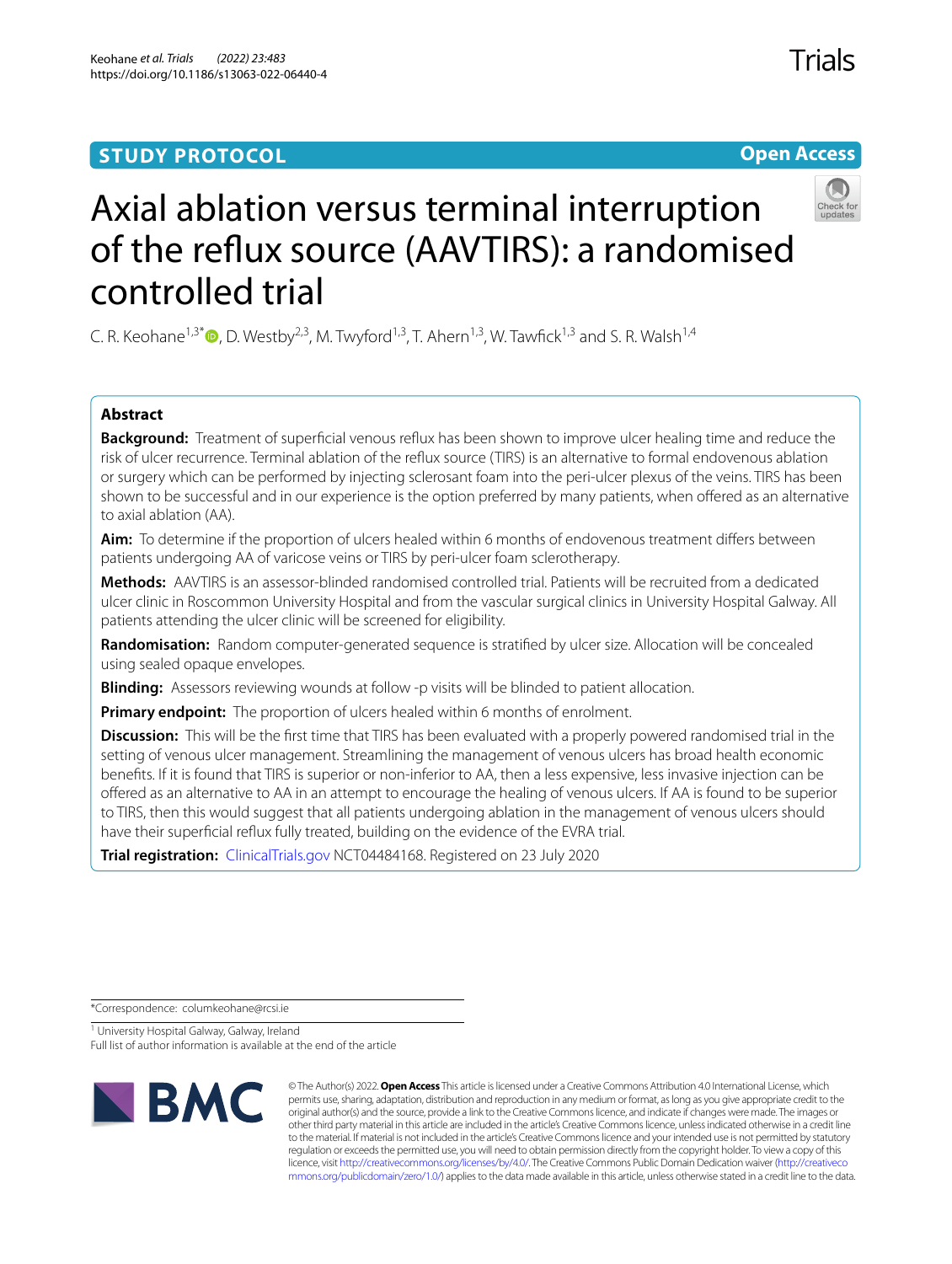#### **Administrative information**

| <b>Trial synopsis</b>                      |                                                                                                                                                                                                                                                                                             |
|--------------------------------------------|---------------------------------------------------------------------------------------------------------------------------------------------------------------------------------------------------------------------------------------------------------------------------------------------|
| Title                                      | Axial ablation versus terminal<br>interruption of the Reflux Source in<br>venous ulcer management: a ran-<br>domised controlled trial in venous<br>ulcer management                                                                                                                         |
| <b>Public title</b>                        | <b>AAVTIRS</b> trial                                                                                                                                                                                                                                                                        |
| Medical condition under inves-<br>tigation | Lower limb venous ulcers                                                                                                                                                                                                                                                                    |
| <b>Purpose of trial</b>                    | To evaluate whether there is a clini-<br>cally significant difference between<br>axial ablation of varicose veins and<br>peri-ulcer terminal interruption of<br>the reflux source in promoting heal-<br>ing of lower limb venous ulcers.                                                    |
| <b>Primary objective</b>                   | To determine if the proportion<br>of ulcers healed within 6 months<br>of endovenous treatment differs<br>between patients undergoing axial<br>ablation of varicose veins or termi-<br>nal interruption of the reflux source<br>by peri-ulcer foam sclerotherapy.                            |
| Secondary objectives                       | To determine whether there is a<br>significant advantage to either treat-<br>ment, in a reduction in ulcer size,<br>encouraging wound regeneration,<br>and venous disease severity or a<br>significant difference in patient-<br>assessed quality of life, between the<br>two interventions |
| Trial design                               | Prospective single-centre assessor-<br>blinded randomised controlled trial                                                                                                                                                                                                                  |
| <b>Primary endpoint</b>                    | Proportion of ulcers healed within 6<br>months of intervention                                                                                                                                                                                                                              |
| Secondary endpoints                        | Absolute and relative reduction in<br>ulcer size<br>Time to ulcer healing<br><b>BWAT</b> score progression<br>VCSS progression over time<br>Change in Charing Cross Venous<br>Ulcer Questionnaire score from<br>treatment to completion of follow-<br>up                                    |
| Sample size                                | 320 individual ulcers                                                                                                                                                                                                                                                                       |
| Summary of eligibility                     | Patients with a leg ulcer, attributable<br>to venous insufficiency, without any<br>contraindication to compression or<br>either of the comparator treatment<br>modalities will be included.                                                                                                 |
| <b>Screening process</b>                   | All patients with a venous ulcer<br>attending a Leg Ulcer Centre<br>Ireland-a dedicated venous ulcer<br>assessment clinic in Roscommon<br>University Hospital will be consid-<br>ered for enrolment.                                                                                        |
| Randomisation                              | Affected legs will be randomised in<br>a 1:1 ratio to axial ablation or termi-<br>nal interruption of the reflux source.                                                                                                                                                                    |
| <b>Treatment</b>                           | Patients will be treated on the same<br>day as randomisation according to<br>their assignment to either group                                                                                                                                                                               |

| Follow-up                                        | Patients will be followed monthly<br>for 6 months.                                                                                                                                                                                                                                                                                                                                                                                                                                                                       |
|--------------------------------------------------|--------------------------------------------------------------------------------------------------------------------------------------------------------------------------------------------------------------------------------------------------------------------------------------------------------------------------------------------------------------------------------------------------------------------------------------------------------------------------------------------------------------------------|
| End-of-study                                     | The trial will end when all patients<br>have been enrolled and completed<br>both treatment and 6-month<br>follow-up.                                                                                                                                                                                                                                                                                                                                                                                                     |
| Safety monitoring                                | The principal investigator will be<br>notified of any serious adverse<br>events, and they will liaise with all<br>investigators and the ethics com-<br>mittee.                                                                                                                                                                                                                                                                                                                                                           |
| Criteria for stopping trial on<br>safety grounds | Unacceptable risk to participants<br>due to unexpected serious adverse<br>events<br>Unacceptable rate of adverse events<br>Interim demonstration of a signifi-<br>cant difference in efficacy<br>Interim demonstration of a signifi-<br>cant difference in the rate of adverse<br>or serious adverse events<br>Intolerable discomfort during treat-<br>ment or compression, or inability<br>to adhere to the protocol for any<br>other safety-related reason leading<br>to insufficient compliance with<br>randomisation |
| Registration                                     | ClinicalTrials.gov registration<br>NCT04484168. Registered on<br>23/7/2020                                                                                                                                                                                                                                                                                                                                                                                                                                               |
| Recruitment                                      | Commenced on 21 July 20-ongo-<br>ing. Planned completion 1st quarter<br>of 2022, last patient last visit 3rd<br>quarter of 2022                                                                                                                                                                                                                                                                                                                                                                                          |
| <b>Recruiting country</b>                        | Ireland                                                                                                                                                                                                                                                                                                                                                                                                                                                                                                                  |
| <b>IPD</b> sharing                               | Not planned                                                                                                                                                                                                                                                                                                                                                                                                                                                                                                              |
| <b>Funding</b>                                   | No funding has been received for<br>this research.                                                                                                                                                                                                                                                                                                                                                                                                                                                                       |
| <b>Ethics</b>                                    | Approved by the Galway University<br>Hospitals Clinical Research Ethics<br>Committee 18 June 2020, ref. no.<br>C.A. 2416                                                                                                                                                                                                                                                                                                                                                                                                 |

#### **Background**

enous ulceration poses a massive burden on health rvices internationally  $[1-4]$  $[1-4]$ . In Ireland, the prevance of leg ulcers is 1 per 800 people in the general population, rising to 1 per 100 over the age of 70 years ]. Compression therapy has been shown to expedite the healing of venous ulcers [\[5](#page-8-2), [6\]](#page-8-3). However, it is timeonsuming for patients and practitioners and requires gnificant community support.

Superficial venous reflux is frequently present in tients with venous leg ulcers [\[7](#page-8-4)]. Surgical treatment varicose veins, in combination with compression, is been shown to improve the rate of ulcer recurnce, but the ESCHAR trial did not show any benefit ulcer healing from surgery  $[8, 9]$  $[8, 9]$  $[8, 9]$  $[8, 9]$  $[8, 9]$ . Therefore, many idelines only recommend surgery as a means to duce recurrence [\[10](#page-8-7)]. Numerous observational stud $s$  [\[11](#page-8-8)[–14](#page-8-9)] and in particular the Early Venous Reflux Ablation (EVRA) trial have demonstrated that after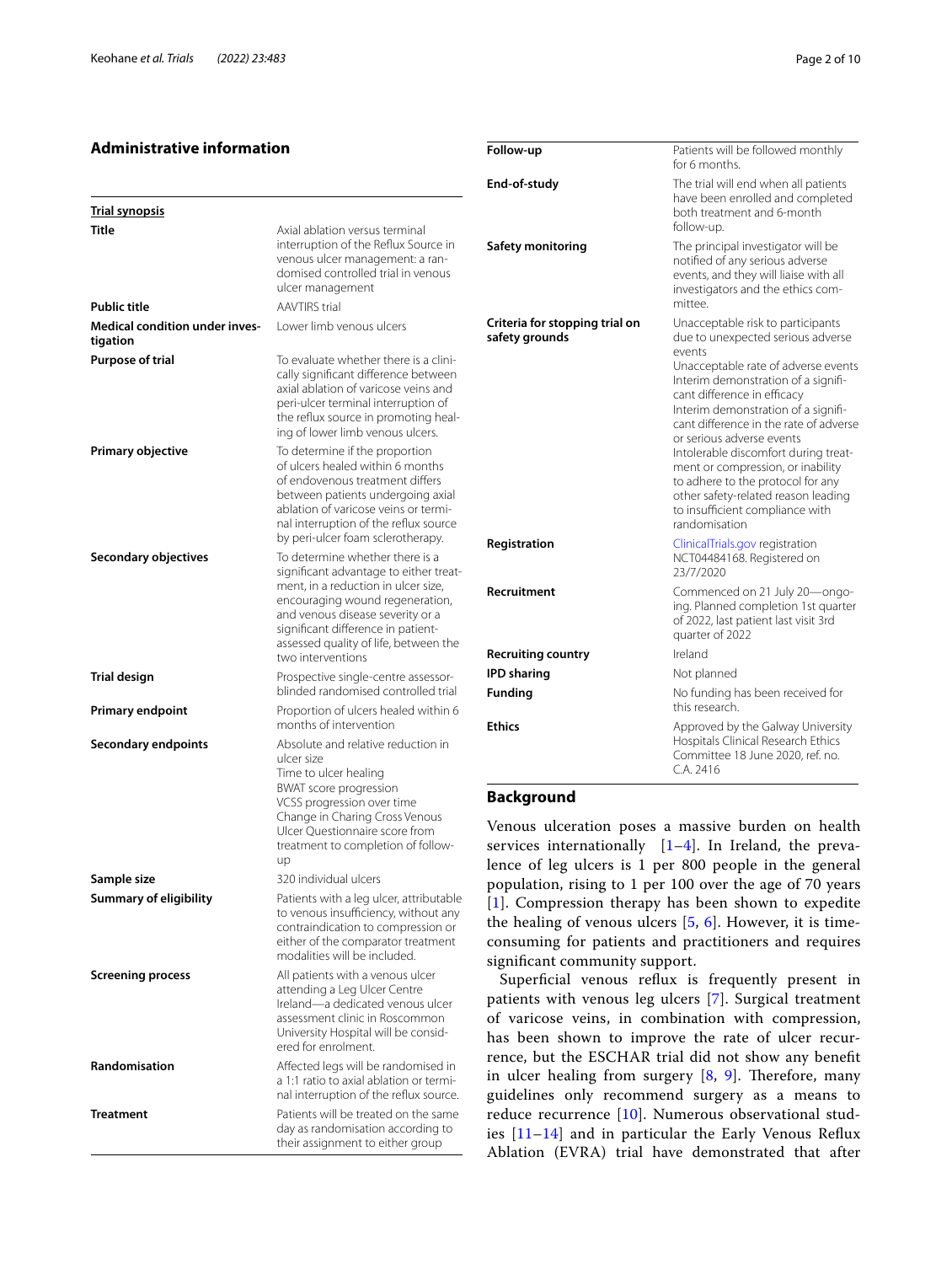endovenous treatment of refux, ulcers do tend to heal faster, reducing ulcer persistence at 6 months  $[15]$  $[15]$ . This has important implications both for the patient in the psychosocial burden of venous ulceration [\[16](#page-9-1)] and for the economic burden of ulcer management on community, outpatient and inpatient services.

Endovenous management of refux is achieved by ablation of the main superfcial veins of the leg, or axial ablation (AA). If incompetent, the long or short saphenous veins, or their larger tributaries, contribute to venous ulceration by raising venous pressure, and therefore capillary hydrostatic pressure, leading to oedema, relative under-perfusion and hypoxia, and triggering an inflammatory cascade  $[17]$  $[17]$ . AA encourages healing by reducing venous refux, decreasing venous pressure in distal veins, which improves the perfusion pressure at the capillary level. This improves oxygen and nutrient delivery to ulcerated areas, facilitating wound healing. Terminal interruption of the refux source (TIRS) aims to target those veins in the distal leg which are directly responsible for transmitting the raised venous pressure to the ulcerated area and, by only treating these specifc veins, achieve the necessary improvement in perfusion locally. While a review of the level 1 evidence has shown less anatomical success with ultrasound-guided foam sclerotherapy, clinical success was similar [[18](#page-9-3)]. Foam sclerotherapy has been shown to be safe and efective in the management of venous ulcers  $[19, 20]$  $[19, 20]$  $[19, 20]$ . The ability to deliver foam via a small needle without anaesthetic makes foam sclerotherapy ideal for TIRS, and studies of perilesional sclerotherapy have found it to be safe and efective [\[21](#page-9-6)[–23](#page-9-7)].

#### **Treatments**

#### **TIRS**

TIRS will be achieved using foam sclerotherapy. This involves ultrasound assessment of the ulcerated area and identifcation of veins which allow refux into the ulcer itself. Under ultrasound guidance, a small needle is used to inject a sclerosant foam directly into those veins identified for treatment. The sclerosant Sotradecol (sodium-tetradecyl-sulphate) will be used for all patients in the trial. The liquid form of Sotradecol will be made into foam by agitating 1-ml Sotradecol with 4 ml air in two 5-ml syringes in a modifed Tessari method [[24\]](#page-9-8).

#### **Axial ablation**

All patients randomised to AA will have mechanical occlusion with chemical assistance (MOCA). Because this technique is non-thermal, it can be used in more superficial veins, facilitating use in a wider range of anatomies than a thermal technique. Clarivein<sup>™</sup> (Vascular Insights LLC, Quincy, USA) is a device consisting of a rotating wire within a catheter. The catheter allows the infusion of sclerosant, while the rapid rotation of the wire scores the intima of the vein, generating an inflammatory response. The infusion of the sclerosant via the same catheter as the wire ensures that it is spread around the full circumference of the vein by the wire as it rotates, further augmenting the infammatory response, causing occlusion of the vein initially, followed by obliteration. Sotradecol will also be used as the sclerosant in these patients.

#### **Aim**

The aim of this trial is to answer the following research question.

In adult patients with venous ulcers, are TIRS and AA equivalent in their ability to increase the proportion of ulcers that heal completely within 6 months of treatment?

Null hypothesis: there is a clinically signifcant diference in ulcer healing.

Alternative hypothesis: there is no clinically signifcant diference in ulcer healing.

#### **Objectives**

#### **Primary objective**

The primary objective is to determine if the proportion of ulcers healing within 6 months of treatment with AA of varicose veins by MOCA or TIRS by peri-ulcer foam sclerotherapy is equivalent.

#### **Secondary objective**

The secondary objective is to determine if there is a signifcant diference between the two treatments in:

- 1. Absolute reduction in ulcer size
- 2. Relative reduction in ulcer size
- 3. Time to ulcer healing, in those patients whose ulcer has fully healed by the end of the trial
- 4. Wound regeneration
- 5. Objective venous disease severity
- 6. Patient-assessed quality of life

#### **Methods**

#### **Statement of trial design**

This is a prospective, assessor-blinded randomised controlled trial. The primary trial centre will be Leg Ulcer Centre Ireland operating in Roscommon University Hospital, with oversight from the Department of Vascular Surgery, University Hospital Galway (UHG). Other centres may come on board in the future.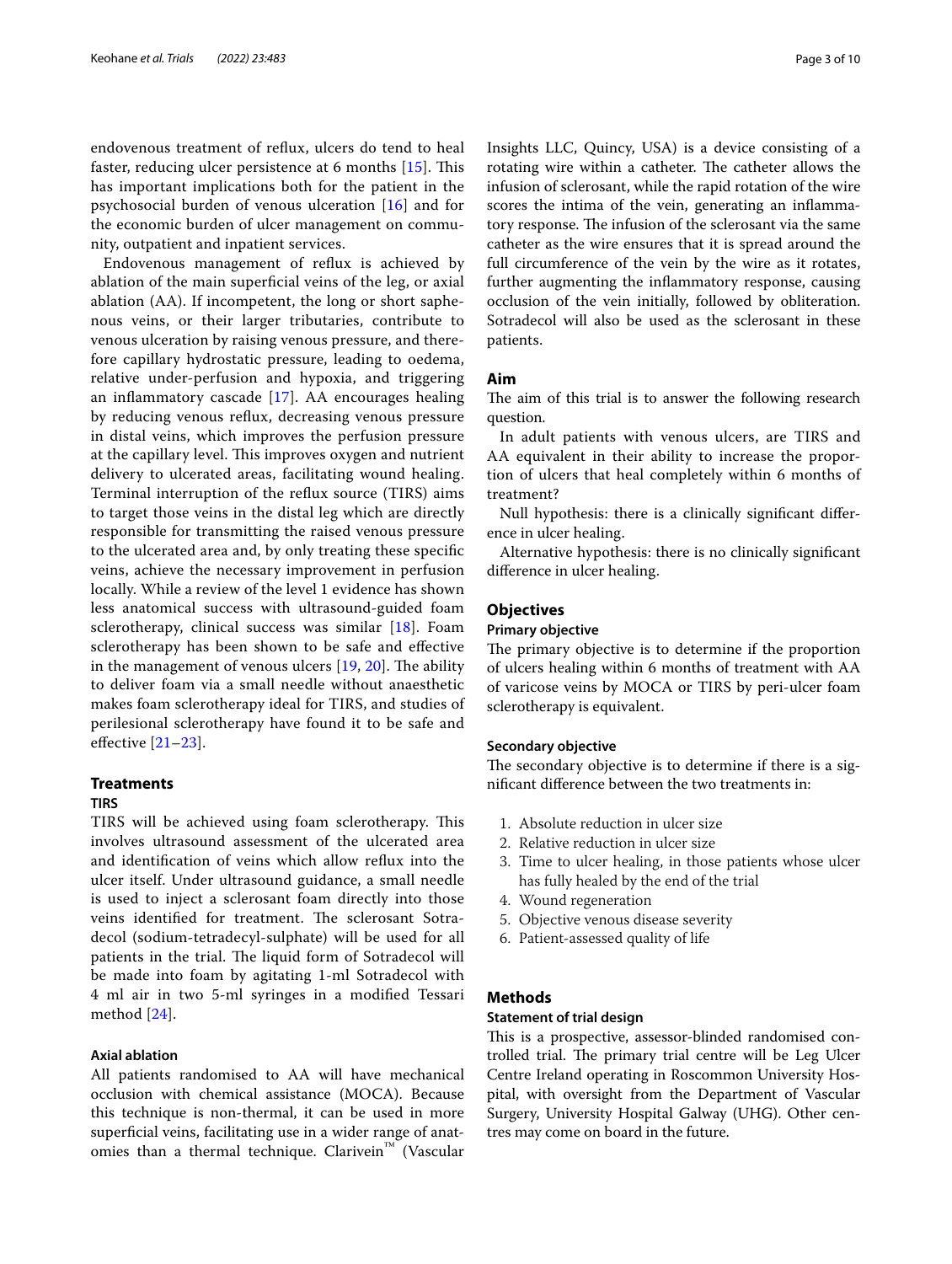#### **Randomisation**

Once enrolled, patients will be stratifed by ulcer size (< 5 cm<sup>2</sup>, 5.1 to 10 cm<sup>2</sup>, 10.1 to 25 cm<sup>2</sup>, > 25 cm<sup>2</sup>) and will be randomised to either arm on a 1:1 basis.

#### *Sequence generation*

Randomisation will be done using a computer-generated random number sequence, stratifed by ulcer size.

#### *Allocation concealment*

Randomisation will be performed using sealed opaque envelopes containing treatment allocation, sequentially marked within each stratification level, to be opened by the operating surgeon immediately before intervention.

#### *Implementation*

On enrolment the principal investigator will assign a trial number to the patient and be informed of the ulcer's size. An envelope will then be taken from the appropriate stratum. The trial number will be written on the envelope, and the envelope passed to the surgical team. The team performing the procedure will sign the envelope sealed, and open it in the operating room immediately before the procedure. A member of the surgical team will then take appropriate consent from the patient for the specifc procedure being carried out.

#### **Sample size**

Power calculation [[25\]](#page-9-9) was informed by existing evidence  $[11-13, 15]$  $[11-13, 15]$  $[11-13, 15]$  $[11-13, 15]$  $[11-13, 15]$ , predominantly the EVRA trial  $[15]$  $[15]$ . EVRA showed a 95% success rate for ulcer healing at 24 weeks. We anticipated a more modest success rate because our exclusion criteria did not limit participants to those with new ulcers. In addition, TIRS has very limited existing evidence with reporting healing ranging from 83 to 100% [[21,](#page-9-6) [23\]](#page-9-7). An 80% success rate was felt to be reasonable for both treatments in a non-inferiority trial. A cohort of 308 patients (154 per arm) was required to ensure that if the null hypothesis should be rejected, the limits of a two-sided 90% confidence interval would exclude a difference between the groups of more than 15%, with 90% power at 5% significance level.

Given that existing evidence for TIRS consists mainly of small case series with widely varying healing rates, we planned once the frst 50 cases exited the trial (either healed or completed 6 months of follow-up) as a pilot to inform a further power calculation for both superiority and non-inferiority outcomes.

#### **Outcomes**

#### *Primary outcome*

The primary outcome is the proportion of ulcers which have healed by the time they are reviewed at 24 weeks.

#### *Secondary outcomes*

The following are the secondary outcomes:

- 1. Time to ulcer healing, in those ulcers where complete healing is achieved
- 2. Absolute reduction in ulcer size
- 3. Relative reduction in ulcer size as a percentage of original ulcer area
- 4. Wound regeneration as indicated by changes in Bates-Jensen Wound Assessment Tool (BWAT) score over time
- 5. Change in Venous Clinical Severity Score (VCSS) monthly from randomisation to exit from the study
- 6. Changes in Charing Cross Venous Ulcer Quesionnaire (CCVUQ) score from randomisation to exit from the study

The BWAT is a tool originally derived for assessing pressure ulcers [[26\]](#page-9-10), which has been validated for venous ulcer use [[27](#page-9-11)].

The VCSS is an objective measure of the severity of venous disease, encompassing both ulceration and wound factors, as well as non-wound related signs and symptoms [\[28](#page-9-12)].

The CCVUQ is a quality of life questionnaire specific to venous leg ulcers [[29](#page-9-13)].

#### **Safety**

#### *Defnition of an adverse event*

Any medical misadventure encountered as a direct or indirect result of treatment received as part of the trial.

#### *Defnition of a serious adverse event*

Any adverse event, as defined, that results in hospitalisation or prolonged hospital stay, permanent or prolonged incapacity, significant disruption to daily life, threat to life, death, or any congenital abnormality arising from treatment, will be deemed a serious adverse event.

#### *Anticipated adverse events*

The procedures involved in this trial are typically safe and well tolerated. Though any serious adverse event is unlikely, there are known potential adverse events with both treatments. These include the following: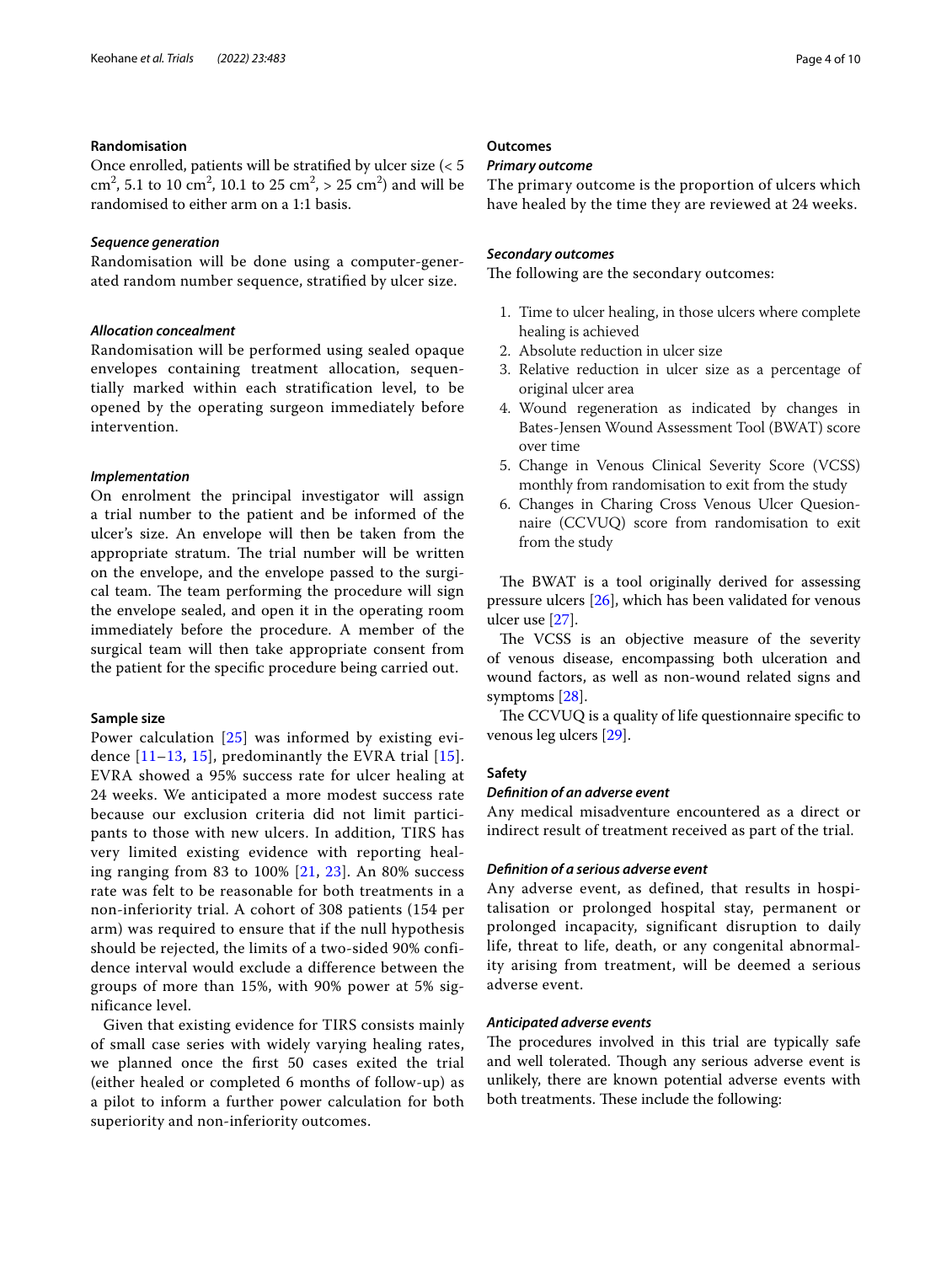- 1. Pain
- 2. Bleeding
- 3. Infection
- 4. Phlebitis
- 5. Staining of skin
- 6. Palpable subcutaneous lumps
- 7. New ulceration
- 8. Deep vein thrombosis
- 9. Pulmonary embolism, including life-threatening or fatal embolism
- 10. Stroke
- 11. Nerve injury leading to pain/paraesthesia/reduced sensation
- 12. Skin breakdown or hypersensitivity reaction secondary to compression/dressings
- 13. Adverse or hypersensitivity reaction to local anaesthetic or Sotradecol

#### *Adverse event reporting*

The principal investigator should be notified of all adverse events. In the event of multiple similar adverse events, or any serious adverse event, the trial monitoring committee and local ethics committee will be notifed, and risk analysis is performed.

#### **Trial treatment**

Patients enrolling in the trial will treated with either TIRS or AA according to their randomly assigned group and will then be placed in compression. Compression will take the form of two- or four-layer compression bandaging, using either Profore™ (Smith & Nephew, London, UK) or Coban™ (3M, Maplewood, MN, USA).

#### **Trial monitoring**

The principal investigator will take responsibility for the day-to-day management of the trial supervised by the supervising investigator. Meetings will be held every 2 weeks between the principal investigator and supervising investigator to monitor recruitment, data collection and problems as they arise. The trial monitoring committee will meet as necessary to review safety issues. An independent data monitoring committee has not been established as the trial interventions are low-risk and consist of already-available and recognised treatment strategies. Any safety or equipoise concerns will be reported to those members of the Department of Vascular Surgery in University Hospital Galway who are not involved in the conduct of the trial for their consideration. This will include the results of the interim analysis.

#### **Personnel**

The principal investigator will manage this trial, along with the help from the on-site tissue viability nurse and the co-authors. The principal investigator will specifically have the responsibility for screening and enrolment of patients, data collection at randomisation and follow-up, and statistical analysis.

The trial nurse(s) will assess all wounds prior to allocation and perform blinded assessment at each subsequent follow-up visit.

#### **Method of blinding**

The trial will be assessor blinded. The trial  $nurse(s)$  will assess all wounds prior to randomisation and will be blinded to treatment allocation throughout, performing assessments at each follow-up visit. Patients will be instructed not to reveal the nature of their treatment in follow-up. The operation note from the intervention will be fled in the patient notes to allow intentional or emergency access. All members of the trial team involved in data collection and analysis will not be present when the envelope is opened at the time of treatment.

Any treatment decisions required beyond the trial protocol will be made by a member of the surgical team who is already unblinded.

Ultrasound assessment of treated veins will be avoided unless otherwise indicated, to minimise risk of inadvertent unblinding of assessors.

#### **Ethical approval**

Ethical approval has been obtained through Galway University Hospitals Clinical Research Ethics Committee, the Research Ethics Committee governing Roscommon University Hospital. Approval was granted on 18 June 2020, ref. no. C.A. 2416, before recruitment commenced.

#### **Screening of patients**

Patients will be recruited from Leg Ulcer Centre Ireland, a dedicated leg ulcer clinic in Roscommon University Hospital, drawing referrals from the entire Saolta Hospital Group in the West of Ireland. General practices in the area will receive written information in advance of the trial commencing to encourage direct referral to the clinic. All patients attending this clinic with a leg ulcer will be screened for eligibility including an ultrasound assessment by a member of the surgical team. Written trial information will be provided to each eligible patient, and the option to defer enrolment for a period of consideration will be ofered.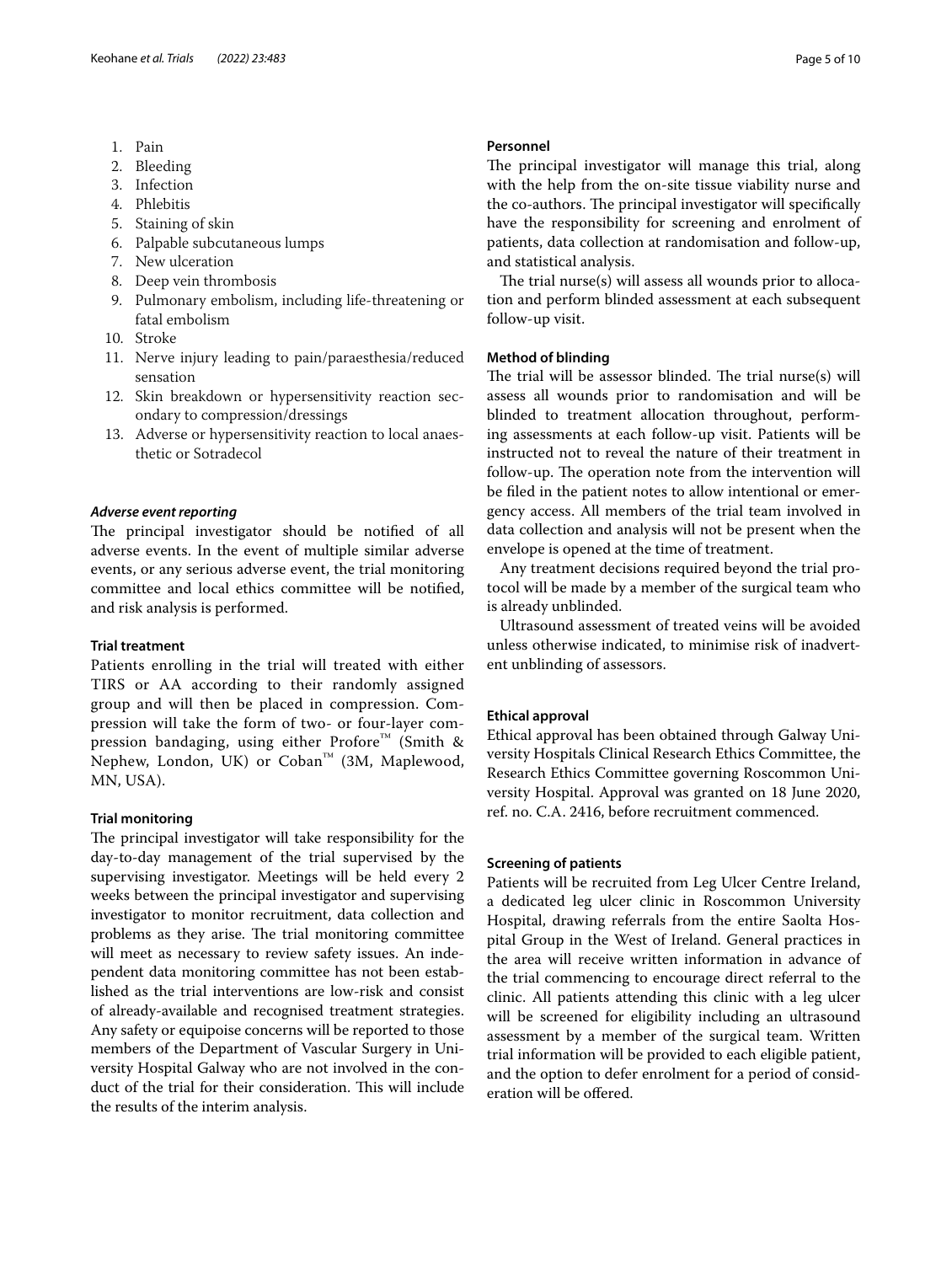#### **Inclusion criteria**

Patients will be eligible for the trial provided that the following criteria are met:

- Primary or recurrent venous leg ulcer
- Long or short saphenous vein refux confrmed on ultrasound assessment, defned as retrograde fow lasting for  $> 0.5$  s in the standing position
- Ankle-Brachial pressure Index (ABI)  $\geq$  0.8 (if ulceration prevents ABI, Toe-Brachial Index (TBI)  $\geq 0.5$ acceptable) or a palpable pulse
- Ulcer size between 1 and 200  $\text{cm}^2$
- Patient suitable for full compression bandaging

#### **Exclusion criteria**

Patients will be excluded if any of the following apply:

- 1. Pregnancy (or breastfeeding and needing to feed within 48 h of treatment).
- 2. Active infection of ulcer, or infection within the last 2 weeks.
- 3. Leg ulcer of non-venous aetiology as determined by clinical assessment.
- 4. Isolated perforator vein refux only.
- 5. Evidence of deep venous insufficiency or thrombosis.
- 6. Known hypersensitivity to Sotradecol or similar sclerosants.
- 7. Previous inability to tolerate compression bandages.
- 8. Presence of any contraindications for the use of compression bandages:
	- (a) Absence of a palpable pulse, and Ankle Brachial Index  $(ABI) < 0.8$
	- (b) Decompensated congestive cardiac failure (NYHA class IV)
	- (c) Known hypersensitivity to any of the component materials
- 9. Patients unable to provide informed consent.
- 10. Patients attending the leg ulcer clinic already will be excluded from enrolment with the same ulcer but will be eligible to enrol with a contralateral ulcer. Recurrent ipsilateral ulcers will not be excluded.

#### **Consent**

Each patient who meets the eligibility criteria will receive a full explanation of the trial aims and rationale, as well as the concept of equipoise. To participate, each patient will have to provide written informed consent to participation, treatment, and data processing. Risks and benefts of both trial treatments will be explained, along with potential complications of compression therapy. At this point they will be given the opportunity to enrol, take time to consider, or not enrol with the assurance that non-participation will not adversely impact further treatment, nor will leaving the trial during follow-up. Three copies of the consent form will be signed (one each for the patient, the patient's hospital notes and the trial database). Consent for data storage will be discussed and permission sought to contact patients in the future to seek further consent for any further use of collected data.

#### **Data collection**

After screening and enrolment, clinical and demographic data will be collected for each participant using a trial case report form (CRF). These data will be entered into the trial database on an on-going basis.

#### *Data protection/storage*

The trial database will be stored on a password-protected, desktop computer in UHG. A backup copy will be prepared at the end of each data entry session and stored in a locked filing cabinet. The original data entry CRF will be retained with a copy of the consent form in a locked trial fling cabinet within the Vascular Research Unit. All data shall be monitored by approved trial personnel only and processed and stored in the strictest confdence in accordance with Irish and European Union data protection law. All data will be retained in the care of the principal investigator for a period of 5 years from the closure of the trial.

#### *Baseline characteristics*

After screening, enrolment and provision of informed consent, the principal investigator or trial nurse will collect the following demographic data:

- 1. Age
- 2. Sex
- 3. Height
- 4. Weight
- 5. Body mass index (BMI)
- 6. Diabetes
- 7. Smoking
- 8. Anaemia
- 9. ABI (or TBI if ulceration prevents cuf application at the ankle)
- 10. Immunosuppression
- 11. Medications at time of randomisation and treatment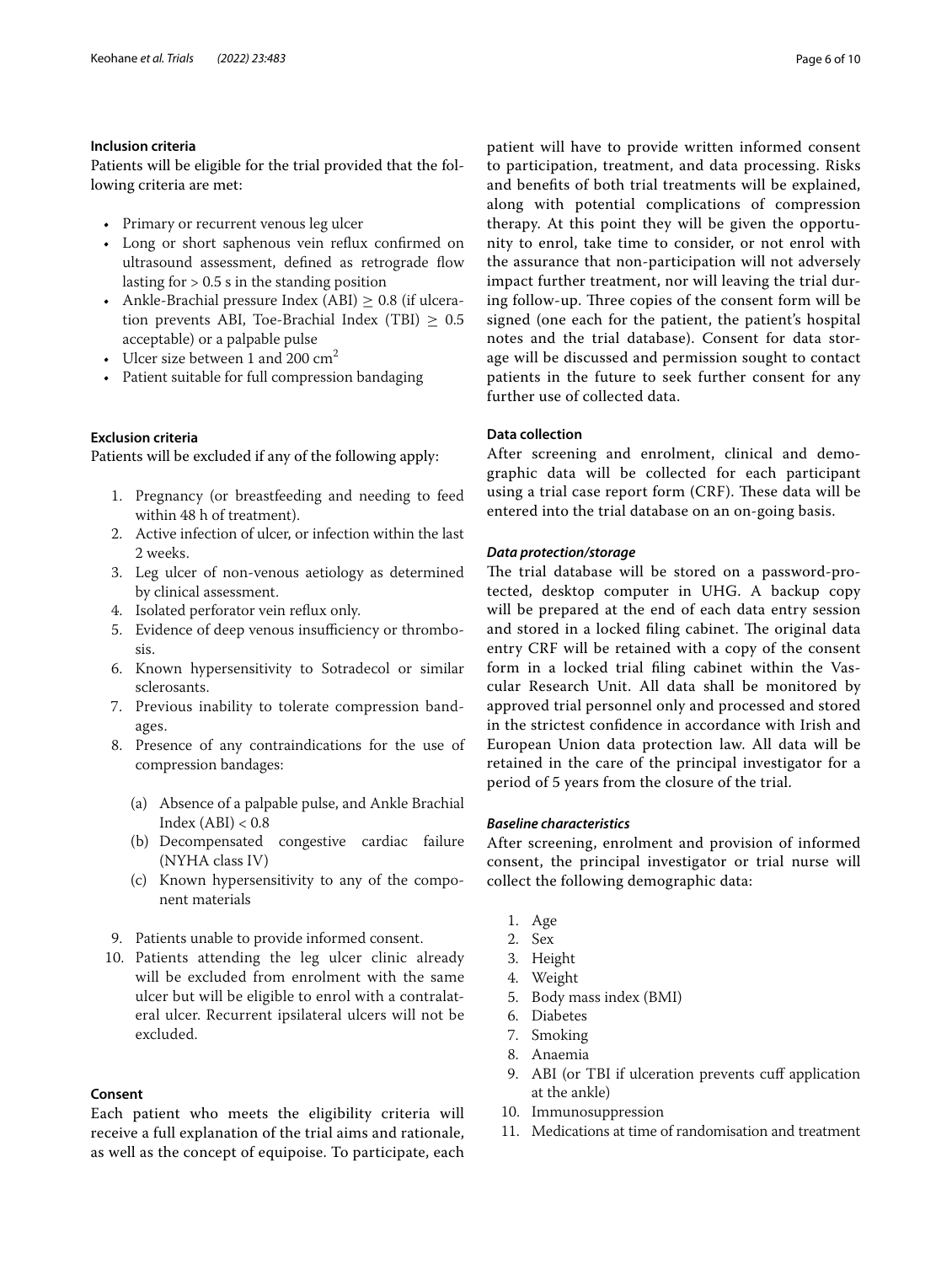#### *Ulcer characteristics*

Along with the above baseline characteristics, the following data related to the wound itself will be documented:

- 1. Ulcer location
- 2. Ulcer duration
- 3. Ulcer area (in  $\text{cm}^2$ )
- 4. Depth (in terms of tissue layers involved)
- 5. Condition of wound edges
- 6. Undermining
- 7. Necrotic tissue type
- 8. Necrotic tissue amount (as a percentage of wound area)
- 9. Exudate type
- 10. Exudate amount
- 11. Surrounding skin colour
- 12. Surrounding tissue oedema
- 13. Surrounding tissue induration
- 14. Granulation (as a percentage of wound area)
- 15. Epithelialisation (as a percentage of wound area)
- 16. Pain (present or not, and relieved by medications or not)

At follow-up visits only:

17. Compliance with compression

These data will be recorded by the trial nurse and a BWAT score and VCSS will be calculated.

At each review appointment, the same data will be collected, and progress of the wound assessed using the BWAT. VCSS will also be monitored monthly.

#### *Quality of life data*

At their initial visit, and when exiting the trial (ulcer healed or completion of 6-month follow-up), participants will complete a CCVUQ questionnaire [\[29\]](#page-9-13).

#### **Treatment regimen**

Once patients have been assigned a trial number and randomised, their sealed allocation envelope will be retained. Where possible, enrolment, allocation and treatment will occur on the same day to maximise adherence to trial treatments.

The interventions being tested involve the following core steps

#### *TIRS*

I. Ultrasound guided puncture of the desired vein using a butterfy needle

- II. Injection of up to 10 ml Sotradecol foam (max 2 ml 1% Sotradecol agitated with 8 ml air to give 10 ml foam) under ultrasound guidance
- III. Massage of the foam as needed into desired vessels

#### *AA*

- I. Ultrasound guided micropuncture of the desired axial vein
- II. Placement of a 5 French-gauge sheath
- III. Passage of the Clarivein™ device to the proximal end of the treatment area
- IV. Activation of the device, followed by withdrawal at a rate of 1 mm/s, while simultaneously infusing Sotradecol.

Variations of these treatments are at the discretion of the treating surgeon as long as the above steps are met. After treatment, all patients will be placed in compression bandages. They will then be followed up monthly at the same site with changes of their compression bandages in between by their local public health nurse (PHN) weekly, or more frequently as needed. If at any follow-up visit, their ulcer is seen to have healed, the time at which it healed will be noted in weeks from intervention. At this point, they will have completed their follow-up and will exit the trial. Patients in whom the ulcer has not fully healed at 24 weeks will also exit the trial. In either case subsequent treatment will be at the discretion of the surgical team.

#### **Statistical analysis**

Statistical analysis will be performed using StatsDirect Statistical Package version 3 (StatsDirect Ltd., Cambridge, UK.). All analyses will be performed on an intention-to-treat basis, but a per-protocol analysis will also be performed. Continuous variables will be presented as mean ( $\pm$  standard deviation) or median ( $\pm$  interquartile range) based on distribution, with 95% confdence intervals. They will be analysed using Student's *T*-test for parametric and Mann-Whitney *U* test for non-parametric data. Categorical variables will be described in absolute numbers with percentage frequencies. The chi-squared and Fisher's exact test will be used.

Trial allocation will be concealed during interim statistical analysis unless a signifcant diference is found at this point which warrants stopping of the trial or the interim analysis indicates the trial could not be completed within a reasonable timeframe.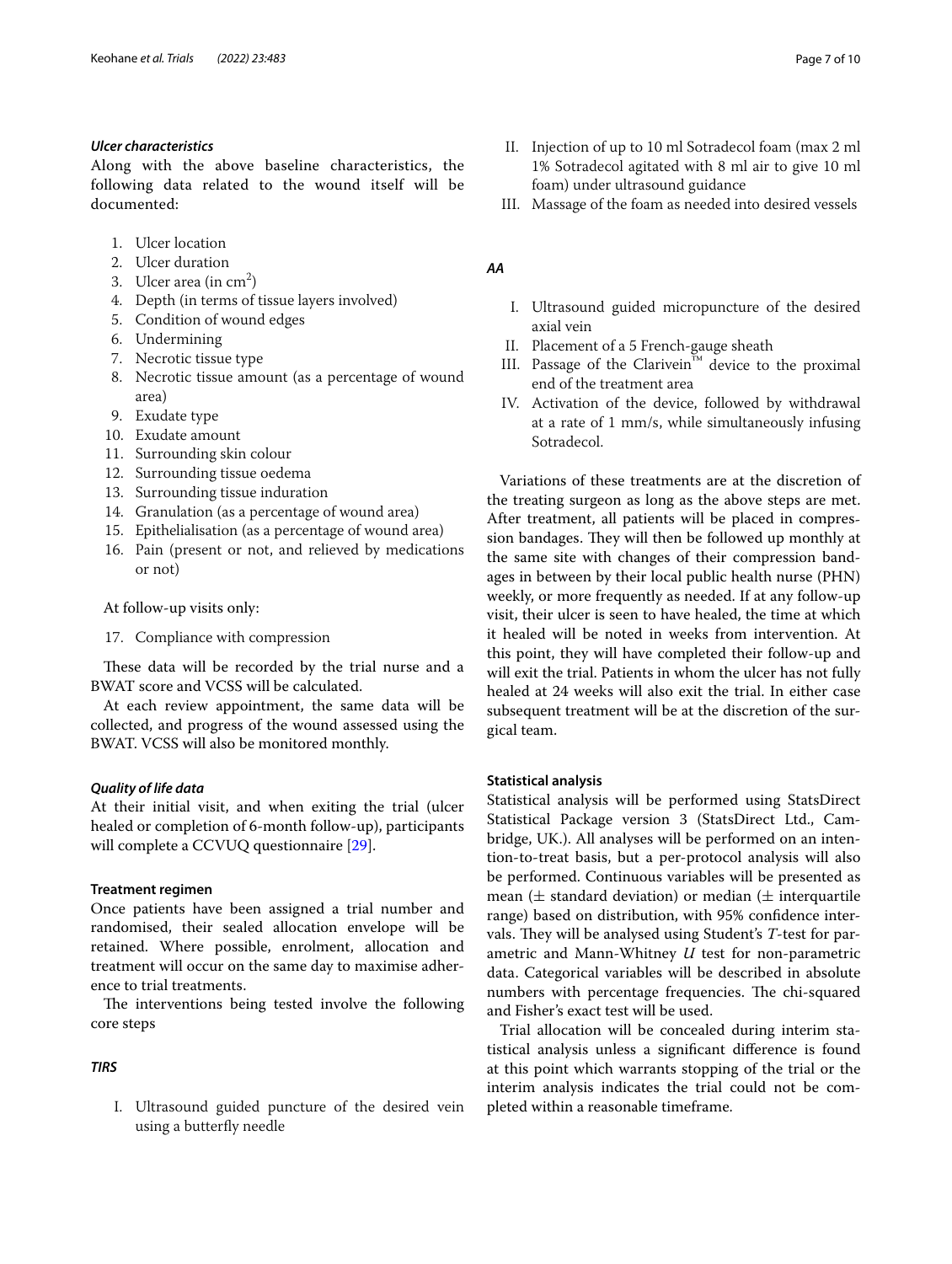#### **Criteria for discontinuation**

Should reasonable justifcation for termination or suspension of the trial be encountered the principal investigator will notify the regional research ethics committee and all investigators involved in the trial in writing.

- Unacceptable risk to participants due to unexpected signifcant adverse events
- Interim demonstration of a signifcant diference in efficacy
- Interim power calculation indicating that signifcantly more participants would be required, which would prevent the trial being completed within a reasonable timeframe
- Intolerable discomfort during treatment or compression, or inability to adhere to protocol for any other reason leading to insufficient compliance with randomisation
- Incomplete data collection precluding coherent analysis

#### **Protocol violations**

Inability to tolerate AA or TIRS, or compression bandages will constitute a violation of protocol. Failure to attend follow-up on a single occasion will not constitute a protocol violation, and patients will be contacted by phone to arrange further follow-up. All analyses will be performed primarily on an intention-to-treat basis, but a per-protocol analysis will also be performed.

#### *Losses to follow‑up*

At enrolment, all patients will be informed of the importance of attending follow-up according to the trial protocol. The principal investigator will endeavour to contact any patients missing a follow-up appointment.

#### *Drop‑out criteria*

Participants will be considered to have left the study if, despite all eforts of the trial team, no reliable determination can be made regarding the primary outcome.

#### **Schedule**

#### *Referral*

Once referred for ulcer management, patients will be seen within 6 weeks, with the aim of keeping all waiting periods under 1 month.

#### *First clinic visit*

At their 1st visit to the clinic, patients will be screened, and if found to be eligible, the principal investigator or another designated trial investigator will discuss enrolment. If willing, patients will have their baseline data and wound assessment recorded as above and be randomised and treated on the same day as screening unless they wish to defer enrolment.

#### *Deferred enrolment*

Patients wishing to take time to think about enrolment will be offered the chance and brought back to the clinic at an interval agreeable to them.

Patients already attending the ulcer clinic will be eligible for enrolment if they present with a new contralateral ulcer.

#### *Subsequent follow‑up*

Patients will attend monthly follow-up, with instructions to the PHN changing their dressings to continue compression until follow-up in all cases. At follow-up appointments, patients will fll a VCSS questionnaire, and the trial nurse will assess their wound and document the BWAT score. Non-healed ulcers will be placed in compression with any other dressings or adjuncts as appropriate and continue follow-up.

#### *Final follow‑up*

Once a patient has attended for follow-up and their ulcer has healed, they will exit the trial. If the ulcer does not heal by 24 weeks post-intervention, these patients will exit the trial at this point. At their fnal visit, patients will have a BWAT score, VCSS and CCVUQ questionnaire recorded. All patients completing follow-up, either through completion of 6 months or having healed their ulcer, will be seen by a member of the clinical team in the ulcer clinic who will determine ongoing follow-up management.

#### **Dissemination**

#### *Registration*

The trial is registered at [ClinicalTrials.gov](http://clinicaltrials.gov), reference number NCT04484168.

#### *Reporting*

The trial protocol will be published in a suitable peerreviewed journal and recorded in keeping with the SPIRIT guidelines [[30\]](#page-9-14). Trial results will be submitted for peer-reviewed publication regardless of outcome. The principal investigator will have the responsibility for drafting the manuscript, and all co-authors will have editorial input.

#### **Discussion**

TIRS has not yet been tested in a randomised trial, so this will be the first rigorous test of the efficacy of TIRS. By comparing TIRS against AA, there is the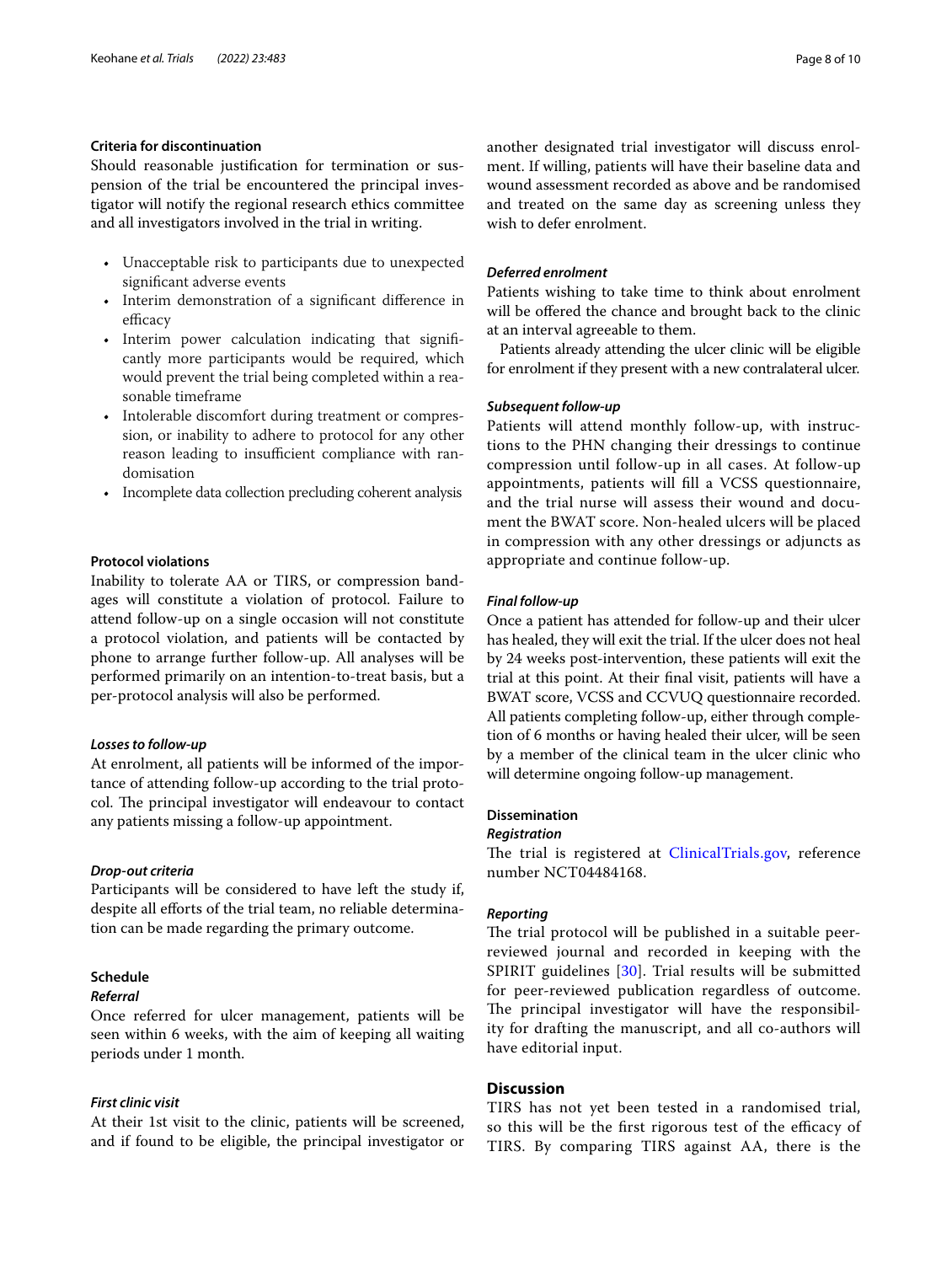opportunity for signifcant savings in healthcare resources because TIRS using sclerosant foam is less expensive and less time consuming than AA, as well as less invasive. If the results of TIRS are comparable to those of AA, then a signifcant savings resources could be made.

The EVRA trial required that all participants undergo treatment to the lowest point of refux but did not specify that all participants undergo formal ablation, and patients may have been treated with foam from the lowest point of refux, in a manner similar to the aim of TIRS. The results of this trial will help to refine best practice in how refux ablation to aid in ulcer healing is delivered in practice. The results of this trial may also serve to support the fndings of EVRA if similar high healing rates are seen with either or both forms of ablation.

#### **Trial status**

Protocol version 3

AAVTIRS began recruiting on 21 July 2020 and was registered on 23 July 2020.

Enrolment is ongoing. Projected completion of enrolment is in the frst half of 2022, with completion is projected in late 2022 follow-up after the fnal participants have completed 6 months of follow-up.

#### **Abbreviations**

AA: Axial Ablation; TIRS: Terminal interruption of the refux source; BWAT : Bates-Jensen Wound Assessment Tool; CCVUQ: Charing Cross Venous Ulcer Questionnaire; VCSS: Venous Clinical Severity Score; MOCA: Mechanical Occlusion with Chemical Assistance; CRF: Case report form; BMI: Body mass index; ABI: Ankle Brachial Index; UHG: University Hospital Galway; PHN: Public Health Nurse.

#### **Supplementary Information**

The online version contains supplementary material available at [https://doi.](https://doi.org/10.1186/s13063-022-06440-4) [org/10.1186/s13063-022-06440-4](https://doi.org/10.1186/s13063-022-06440-4).

**Additional fle 1: Appendix 1.** Patient consent form. **Appendix 2.** Reporting checklist for protocol of a clinical trial.

#### **Acknowledgements**

All of the staff at Leg Ulcer Centre Ireland

#### **Authors' contributions**

Keohane C.R.: principal investigator, primary protocol author, participant, recruitment, trial steering. Westby D.: participant recruitment. Aherne T.: protocol co-author. Twyford M.: participant recruitment. Tawfick W.: trial steering and manuscript oversight. Walsh S.R.: supervising investigator with overall responsibility for trial steering, senior author. The authors read and approved the fnal manuscript.

#### **Funding**

No funding has been received for this research

#### **Availability of data and materials**

The datasets during and/or analysed during the current study are available from the corresponding author on reasonable request.

#### **Declarations**

#### **Ethics approval and consent to participate**

Ethical approval has been obtained through the Galway University Hospitals Clinical Research Ethics Committee, the local Research Ethics Committee governing Roscommon University Hospital. Approval was granted on 18 June 2020, ref. no. C.A. 2416, before the recruitment commenced.

#### **Consent for publication**

No individualised data will be published arising from this research. All participants have consented to the fndings of this research being published.

#### **Competing interests**

The authors declare that they have no competing interests.

#### **Author details**

<sup>1</sup> University Hospital Galway, Galway, Ireland. <sup>2</sup> Roscommon University Hospital, Roscommon, Ireland. <sup>3</sup>National University of Ireland Galway, Galway, Ireland.<br><sup>4</sup>Lambe Institute for Translational Besearch, National University of Ireland. <sup>4</sup> Lambe Institute for Translational Research, National University of Ireland Galway, Newcastle Rd, Galway, Ireland.

#### Received: 10 January 2022 Accepted: 31 May 2022 Published online: 10 June 2022

#### **References**

- <span id="page-8-0"></span>1. O'Brien JF, Grace PA, Perry IJ, Burke PE. Prevalence and aetiology of leg ulcers in Ireland. Ir J Med Sci. 2000;169(2):110–2.
- 2. Posnett J, Gottrup F, Lundgren H, Saal G. The resource impact of wounds on health-care providers in Europe. J Wound Care. 2009;18(4):154–61.
- 3. Guest JF, Ayoub N, McIlwraith T, Uchegbu I, Gerrish A, Weidlich D, et al. Health economic burden that wounds impose on the National Health Service in the UK. BMJ Open. 2015;5(12):e009283.
- <span id="page-8-1"></span>4. Ragnarson Tennvall G, Hjelmgren J. Annual costs of treatment for venous leg ulcers in Sweden and the United Kingdom. Wound Repair Regen. 2005;13(1):13–8.
- <span id="page-8-2"></span>5. O'Meara S, Cullum N, Nelson EA, Dumville JC. Compression for venous leg ulcers. Cochr Database Syst Rev. 2012;11:Cd000265.
- <span id="page-8-3"></span>6. Singer AJ, Tassiopoulos A, Kirsner RS. Evaluation and management of lower-extremity ulcers. N Engl J Med. 2017;377(16):1559–67.
- <span id="page-8-4"></span>7. Adam DJ, Naik J, Hartshorne T, Bello M, London NJ. The diagnosis and management of 689 chronic leg ulcers in a single-visit assessment clinic. Eur J Vasc Endovasc Surg. 2003;25(5):462–8.
- <span id="page-8-5"></span>8. Barwell JR, Davies CE, Deacon J, Harvey K, Minor J, Sassano A, et al. Comparison of surgery and compression with compression alone in chronic venous ulceration (ESCHAR study): randomised controlled trial. Lancet (London, England). 2004;363(9424):1854–9.
- <span id="page-8-6"></span>9. Gohel MS, Barwell JR, Taylor M, Chant T, Foy C, Earnshaw JJ, et al. Long term results of compression therapy alone versus compression plus surgery in chronic venous ulceration (ESCHAR): randomised controlled trial. BMJ (Clinical research ed). 2007;335(7610):83.
- <span id="page-8-7"></span>10. Anand SS, Bosch J, Eikelboom JW, Connolly SJ, Diaz R, Widimsky P, et al. Rivaroxaban with or without aspirin in patients with stable peripheral or carotid artery disease: an international, randomised, double-blind, placebo-controlled trial. Lancet. 2018;391(10117):219–29.
- <span id="page-8-8"></span>11. Mauck KF, Asi N, Undavalli C, Elraiyah TA, Nabhan M, Altayar O, et al. Systematic review and meta-analysis of surgical interventions versus conservative therapy for venous ulcers. J Vasc Surg. 2014;60(2 Suppl):60S– 70S.e1-2.
- 12. Marston WA, Crowner J, Kouri A, Kalbaugh CA, Incidence of venous leg ulcer healing and recurrence after treatment with endovenous laser ablation. J Vasc Surg Venous Lymph Disord. 2017;5(4):525–32.
- <span id="page-8-10"></span>13. van Gent WB, Hop WC, van Praag MC, Mackaay AJ, de Boer EM, Wittens CH. Conservative versus surgical treatment of venous leg ulcers: a prospective, randomized, multicenter trial. J Vasc Surg. 2006;44(3):563–71.
- <span id="page-8-9"></span>14. Alden PB, Lips EM, Zimmerman KP, Garberich RF, Rizvi AZ, Tretinyak AS, et al. Chronic venous ulcer: minimally invasive treatment of superfcial axial and perforator vein refux speeds healing and reduces recurrence. Ann Vasc Surg. 2013;27(1):75–83.